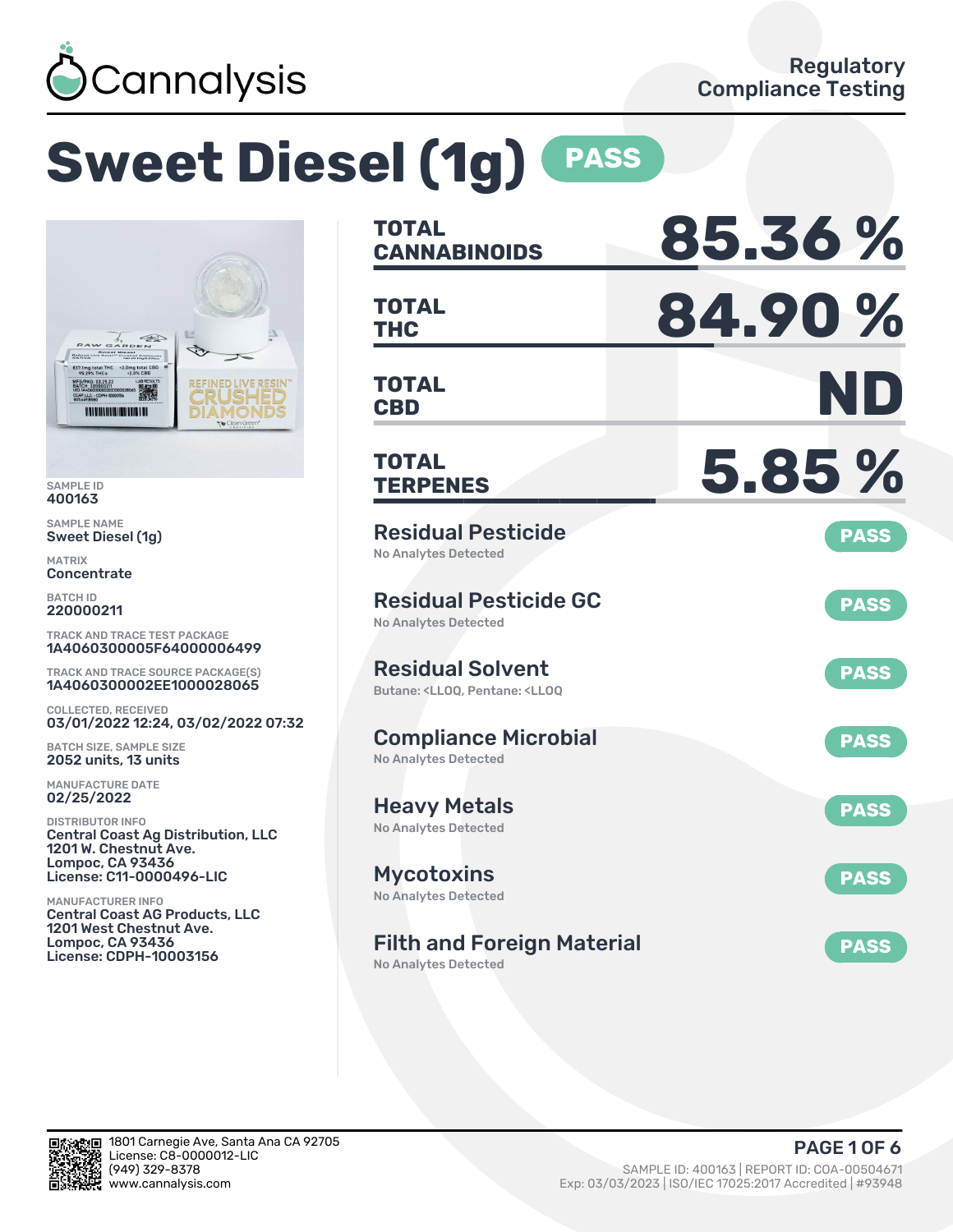

## CANNABINOID ANALYSIS

- Total THC,CBD value(s) have been decarboxylated.
- Total Cannabinoid value(s) have been decarboxylated.  $\mathbf{\Theta}$

| TOTAL THC:          | 849.0 mg/g (84.90 %), 849 mg per package |
|---------------------|------------------------------------------|
| TOTAL CBD:          | ND.                                      |
| TOTAL CANNABINOIDS: | 853.6 mg/g (85.36 %)                     |

UNIT OF MEASUREMENT: Milligrams per Gram(mg/g)

| <b>ANALYTE</b>         | <b>RESULT</b>           | <b>LOD</b> | <b>LLOO</b> | <b>ANALYTE</b>   | <b>RESULT</b> | <b>LOD</b> | <b>LLOO</b> |
|------------------------|-------------------------|------------|-------------|------------------|---------------|------------|-------------|
| THCa                   | 964.6 mg/g (96.46 %)    | 0.5000     | 1.0000      | CBDa             | ND            | 0.5000     | 1.0000      |
| D9THC                  | 2.960 mg/g $(0.2960\%)$ | 0.5000     | 1.0000      | <b>CBD</b>       | <b>ND</b>     | 0.5000     | 1.0000      |
| D8THC                  | $\leq 1$ mg/g           | 0.5000     | 1.0000      | CBD <sub>v</sub> | <b>ND</b>     | 0.5000     | 1.0000      |
| <b>CBN</b>             | <b>ND</b>               | 0.5000     | 1.0000      | CBCa             | <b>ND</b>     | 0.5000     | 1.0000      |
| THCva                  | 4.645 mg/g (0.4645 %)   | 0.5000     | 1.0000      | CBC              | <b>ND</b>     | 0.5000     | 1.0000      |
| <b>THC<sub>v</sub></b> | <b>ND</b>               | 0.5000     | 1.0000      | CBGa             | <b>ND</b>     | 0.5000     | 1.0000      |
| ExoTHC                 | $<$ 1 mg/g              | 0.5000     | 1.0000      | <b>CBG</b>       | <b>ND</b>     | 0.5000     | 1.0000      |
| <b>CBL</b>             | <b>ND</b>               | 0.5000     | 1.0000      |                  |               |            |             |
|                        |                         |            |             |                  |               |            |             |

#### ADDITIONAL INFORMATION

| Method:              | SOP-TECH-001 | Sample Prepped: 03/02/2022 12:58  | Sample Approved: 03/03/2022 11:18  |  |
|----------------------|--------------|-----------------------------------|------------------------------------|--|
| Instrument: UPLC-DAD |              | Sample Analyzed: 03/02/2022 17:17 | Prep-Analytical Batch: 35762-29560 |  |

## TERPENE ANALYSIS

|  | TOTAL TERPENES: |
|--|-----------------|
|--|-----------------|

58.59 mg/g (5.859 %)

| UNIT OF MEASUREMENT: |  |
|----------------------|--|
|                      |  |

Milligrams per Gram(mg/g)

| <b>ANALYTE</b>  | <b>RESULT</b>                                                                                   | <b>LOD</b> | <b>LLOQ</b> |  | <b>ANALYTE</b>          | <b>RESULT</b>                                      | LOD    | <b>LLOO</b> |
|-----------------|-------------------------------------------------------------------------------------------------|------------|-------------|--|-------------------------|----------------------------------------------------|--------|-------------|
| 3-Carene        | <b>ND</b>                                                                                       | 1.000      | 2.500       |  | Alpha bisabolol         | <ll0q< td=""><td>0.1000</td><td>0.500</td></ll0q<> | 0.1000 | 0.500       |
| Alpha cedrene   | <b>ND</b>                                                                                       | 1.000      | 2.500       |  | Alpha humulene          | 3.075 mg/g (0.3075 %)                              | 0.5000 | 1.000       |
| Alpha pinene    | 1.977 mg/g (0.1977 %)                                                                           | 0.1000     | 1.000       |  | Alpha terpinene         | <b>ND</b>                                          | 0.5000 | 1.000       |
| Alpha terpineol | 1.860 mg/g $(0.1860\%)$                                                                         | 0.3260     | 0.6520      |  | Beta caryophyllene      | 11.99 mg/g (1.199 %)                               | 0.5000 | 1.000       |
| Beta myrcene    | 16.49 mg/g (1.649 %)                                                                            | 0.5000     | 1.000       |  | Beta pinene             | 1.433 mg/g $(0.1433\%)$                            | 0.6070 | 1.214       |
| Borneol         | <b>ND</b>                                                                                       | 1.000      | 2.500       |  | Camphene                | <b>ND</b>                                          | 0.5000 | 1.000       |
| Camphor         | <b>ND</b>                                                                                       | 0.1000     | 0.5000      |  | Caryophyllene oxide     | <b>ND</b>                                          | 0.5000 | 2.500       |
| Cedrol          | ND                                                                                              | 0.5000     | 1.000       |  | Cis geraniol            | <b>ND</b>                                          | 1.000  | 2.500       |
| Cis nerolidol   | <b>ND</b>                                                                                       | 2.500      | 5.000       |  | Eucalyptol              | <b>ND</b>                                          | 0.1000 | 0.500       |
| Fenchol         | 3.081 mg/g (0.3081%)                                                                            | 0.5000     | 1.000       |  | Fenchone                | <ll0q< td=""><td>0.1000</td><td>0.500</td></ll0q<> | 0.1000 | 0.500       |
| Gamma terpinene | <b>ND</b>                                                                                       | 0.1000     | 0.5000      |  | Gamma terpineol         | <b>ND</b>                                          | 0.2090 | 0.523       |
| Geranyl acetate | <b>ND</b>                                                                                       | 0.1000     | 0.5000      |  | Isoborneol              | <b>ND</b>                                          | 0.5000 | 1.000       |
| Isopulegol      | <b>ND</b>                                                                                       | 2.500      | 5.000       |  | Limonene                | 7.569 mg/g $(0.7569\%)$                            | 0.5000 | 2.500       |
| Linalool        | 8.352 mg/g (0.8352 %)                                                                           | 0.5000     | 1.000       |  | Menthol                 | <b>ND</b>                                          | 1.000  | 2.500       |
| Ocimene 1       | <b>ND</b>                                                                                       | 0.1550     | 0.3100      |  | Ocimene 2               | $<$ LLOO                                           | 0.3450 | 1.725       |
| P-cymene        | ND                                                                                              | 0.5230     | 1.045       |  | P-mentha-1,5-diene ND   |                                                    | 0.5000 | 1.000       |
| Pulegone        | <b>ND</b>                                                                                       | 0.1000     | 0.5000      |  | Sabinene                | <b>ND</b>                                          | 0.5000 | 1.000       |
| Terpinolene     | 2.767 mg/g (0.2767 %)                                                                           | 0.1000     | 0.5000      |  | Trans beta farnesene ND |                                                    | 2.500  | 5.000       |
| Trans geraniol  | <b>ND</b>                                                                                       | 0.5000     | 2.500       |  | Trans nerolidol         | <b>ND</b>                                          | 0.5000 | 2.500       |
| Valencene       | <ll0q< td=""><td>0.5000</td><td>1.000</td><td></td><td></td><td></td><td></td><td></td></ll0q<> | 0.5000     | 1.000       |  |                         |                                                    |        |             |

| ANALYTE         | <b>RESULT</b>            | LOD    | <b>LLOQ</b> |  | ANALYTE                 | <b>RESULT</b>                                       | <b>LOD</b> | <b>LLOQ</b> |
|-----------------|--------------------------|--------|-------------|--|-------------------------|-----------------------------------------------------|------------|-------------|
| 3-Carene        | <b>ND</b>                | 1.000  | 2.500       |  | Alpha bisabolol         | <lloq< td=""><td>0.1000</td><td>0.5000</td></lloq<> | 0.1000     | 0.5000      |
| Alpha cedrene   | ND.                      | 1.000  | 2.500       |  | Alpha humulene          | 3.075 mg/g $(0.3075\%)$                             | 0.5000     | 1.000       |
| Alpha pinene    | 1.977 mg/g (0.1977 %)    | 0.1000 | 1.000       |  | Alpha terpinene         | <b>ND</b>                                           | 0.5000     | 1.000       |
| Alpha terpineol | $1.860$ mg/g $(0.1860%)$ | 0.3260 | 0.6520      |  | Beta caryophyllene      | 11.99 mg/g (1.199 %)                                | 0.5000     | 1.000       |
| Beta myrcene    | 16.49 mg/g (1.649 %)     | 0.5000 | 1.000       |  | Beta pinene             | 1.433 mg/g $(0.1433\%)$                             | 0.6070     | 1.214       |
| Borneol         | <b>ND</b>                | 1.000  | 2.500       |  | Camphene                | <b>ND</b>                                           | 0.5000     | 1.000       |
| Camphor         | <b>ND</b>                | 0.1000 | 0.5000      |  | Caryophyllene oxide     | <b>ND</b>                                           | 0.5000     | 2.500       |
| Cedrol          | <b>ND</b>                | 0.5000 | 1.000       |  | Cis geraniol            | <b>ND</b>                                           | 1.000      | 2.500       |
| Cis nerolidol   | <b>ND</b>                | 2.500  | 5.000       |  | Eucalyptol              | <b>ND</b>                                           | 0.1000     | 0.5000      |
| Fenchol         | 3.081 mg/g (0.3081%)     | 0.5000 | 1.000       |  | Fenchone                | <lloq< td=""><td>0.1000</td><td>0.5000</td></lloq<> | 0.1000     | 0.5000      |
| Gamma terpinene | ND.                      | 0.1000 | 0.5000      |  | Gamma terpineol         | <b>ND</b>                                           | 0.2090     | 0.5230      |
| Geranyl acetate | <b>ND</b>                | 0.1000 | 0.5000      |  | Isoborneol              | <b>ND</b>                                           | 0.5000     | 1.000       |
| Isopulegol      | <b>ND</b>                | 2.500  | 5.000       |  | Limonene                | 7.569 mg/g (0.7569 %)                               | 0.5000     | 2.500       |
| Linalool        | 8.352 mg/g (0.8352 %)    | 0.5000 | 1.000       |  | Menthol                 | <b>ND</b>                                           | 1.000      | 2.500       |
| Ocimene 1       | <b>ND</b>                | 0.1550 | 0.3100      |  | Ocimene 2               | <lloq< td=""><td>0.3450</td><td>1.725</td></lloq<>  | 0.3450     | 1.725       |
| P-cymene        | ND.                      | 0.5230 | 1.045       |  | P-mentha-1,5-diene ND   |                                                     | 0.5000     | 1.000       |
| Pulegone        | <b>ND</b>                | 0.1000 | 0.5000      |  | Sabinene                | <b>ND</b>                                           | 0.5000     | 1.000       |
| Terpinolene     | 2.767 mg/g (0.2767 %)    | 0.1000 | 0.5000      |  | Trans beta farnesene ND |                                                     | 2.500      | 5.000       |
| Trans geraniol  | <b>ND</b>                | 0.5000 | 2.500       |  | Trans nerolidol         | <b>ND</b>                                           | 0.5000     | 2.500       |
|                 |                          |        |             |  |                         |                                                     |            |             |



1801 Carnegie Ave, Santa Ana CA 92705 License: C8-0000012-LIC<br>(949) 329-8378

PAGE 2 OF 6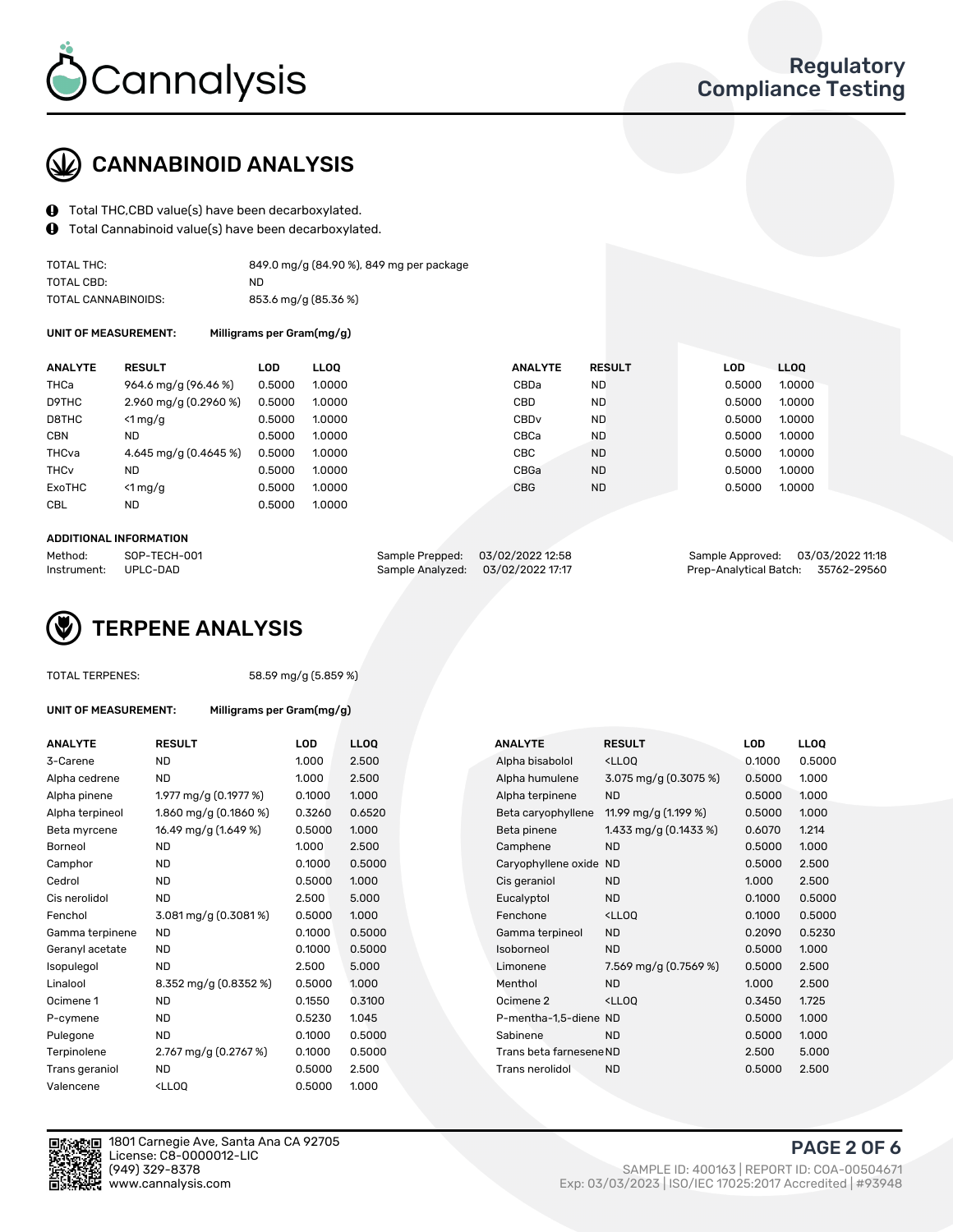

## Regulatory Compliance Testing

#### ADDITIONAL INFORMATION

Sample Analyzed: 03/02/2022 13:39

Method: SOP-TECH-027 Sample Prepped: 03/02/2022 13:37 Sample Approved: 03/03/2022 12:50



RESIDUAL PESTICIDE ANALYSIS PASS

UNIT OF MEASUREMENT: Micrograms per Gram(ug/g)

| <b>ANALYTE</b>    | <b>RESULT</b> | LOD    | LLOQ   | <b>ACTION LEVEL</b> |      | <b>ANALYTE</b>      | <b>RESULT</b> | LOD    | <b>LLOQ</b> | <b>ACTION LEVEL</b> |      |
|-------------------|---------------|--------|--------|---------------------|------|---------------------|---------------|--------|-------------|---------------------|------|
| Abamectin         | <b>ND</b>     | 0.0200 | 0.0400 | 0.1000              | Pass | Acephate            | <b>ND</b>     | 0.0200 | 0.0400      | 0.1000              | Pass |
| Acequinocyl       | <b>ND</b>     | 0.0200 | 0.0400 | 0.1000              | Pass | Acetamiprid         | <b>ND</b>     | 0.0200 | 0.0400      | 0.1000              | Pass |
| Aldicarb          | <b>ND</b>     | 0.0200 | 0.0400 | 0.0                 | Pass | Azoxystrobin        | <b>ND</b>     | 0.0200 | 0.0400      | 0.1000              | Pass |
| Bifenazate        | <b>ND</b>     | 0.0200 | 0.0400 | 0.1000              | Pass | <b>Bifenthrin</b>   | <b>ND</b>     | 0.0200 | 0.0400      | 3.000               | Pass |
| <b>Boscalid</b>   | <b>ND</b>     | 0.0200 | 0.0400 | 0.1000              | Pass | Carbaryl            | <b>ND</b>     | 0.0200 | 0.0400      | 0.5000              | Pass |
| Carbofuran        | <b>ND</b>     | 0.0200 | 0.0400 | 0.0                 | Pass | Chlorantraniliprole | <b>ND</b>     | 0.0200 | 0.0400      | 10.00               | Pass |
| Clofentezine      | <b>ND</b>     | 0.0200 | 0.0400 | 0.1000              | Pass | Coumaphos           | <b>ND</b>     | 0.0200 | 0.0400      | 0.0                 | Pass |
| Cyfluthrin        | <b>ND</b>     | 0.4000 | 1.000  | 2.000               | Pass | Cypermethrin        | <b>ND</b>     | 0.4000 | 1.000       | 1.000               | Pass |
| Daminozide        | <b>ND</b>     | 0.0200 | 0.0400 | 0.0                 | Pass | Diazinon            | <b>ND</b>     | 0.0200 | 0.0400      | 0.1000              | Pass |
| <b>Dichlorvos</b> | <b>ND</b>     | 0.0200 | 0.0400 | 0.0                 | Pass | Dimethoate          | <b>ND</b>     | 0.0200 | 0.0400      | 0.0                 | Pass |
| Dimethomorph      | <b>ND</b>     | 0.0200 | 0.0400 | 2.000               | Pass | <b>Ethoprophos</b>  | <b>ND</b>     | 0.0200 | 0.0400      | 0.0                 | Pass |
| Etofenprox        | <b>ND</b>     | 0.0200 | 0.0400 | 0.0                 | Pass | Etoxazole           | <b>ND</b>     | 0.0200 | 0.0400      | 0.1000              | Pass |
| Fenhexamid        | <b>ND</b>     | 0.0200 | 0.0400 | 0.1000              | Pass | Fenoxycarb          | <b>ND</b>     | 0.0200 | 0.0400      | 0.0                 | Pass |
| Fenpyroximate     | <b>ND</b>     | 0.0200 | 0.0400 | 0.1000              | Pass | Fipronil            | <b>ND</b>     | 0.0400 | 0.1000      | 0.0                 | Pass |
| Flonicamid        | <b>ND</b>     | 0.0200 | 0.0400 | 0.1000              | Pass | Fludioxonil         | <b>ND</b>     | 0.0200 | 0.0400      | 0.1000              | Pass |
| Hexythiazox       | <b>ND</b>     | 0.0200 | 0.0400 | 0.1000              | Pass | Imazalil            | <b>ND</b>     | 0.0200 | 0.0400      | 0.0                 | Pass |
| Imidacloprid      | <b>ND</b>     | 0.0200 | 0.0400 | 5.000               | Pass | Kresoxim methyl     | <b>ND</b>     | 0.0200 | 0.0400      | 0.1000              | Pass |
| Malathion         | <b>ND</b>     | 0.0200 | 0.0400 | 0.5000              | Pass | Metalaxyl           | <b>ND</b>     | 0.0200 | 0.0400      | 2.000               | Pass |
| Methiocarb        | <b>ND</b>     | 0.0200 | 0.0400 | 0.0                 | Pass | Methomyl            | <b>ND</b>     | 0.0200 | 0.0400      | 1.000               | Pass |
| Mevinphos         | <b>ND</b>     | 0.0200 | 0.0400 | 0.0                 | Pass | Myclobutanil        | <b>ND</b>     | 0.0200 | 0.0400      | 0.1000              | Pass |
| Naled             | <b>ND</b>     | 0.0200 | 0.0400 | 0.1000              | Pass | Oxamyl              | <b>ND</b>     | 0.0200 | 0.0400      | 0.5000              | Pass |
| Paclobutrazol     | <b>ND</b>     | 0.0200 | 0.0400 | 0.0                 | Pass | Permethrins         | <b>ND</b>     | 0.0400 | 0.1000      | 0.5000              | Pass |
| Phosmet           | <b>ND</b>     | 0.0200 | 0.0400 | 0.1000              | Pass | Piperonyl butoxide  | <b>ND</b>     | 0.0200 | 0.0400      | 3.000               | Pass |
| Prallethrin       | <b>ND</b>     | 0.0200 | 0.0400 | 0.1000              | Pass | Propiconazole       | <b>ND</b>     | 0.0200 | 0.0400      | 0.1000              | Pass |
| Propoxur          | <b>ND</b>     | 0.0200 | 0.0400 | 0.0                 | Pass | Pyrethrins          | <b>ND</b>     | 0.0200 | 0.0400      | 0.5000              | Pass |
| Pyridaben         | <b>ND</b>     | 0.0200 | 0.0400 | 0.1000              | Pass | Spinetoram          | <b>ND</b>     | 0.0200 | 0.0400      | 0.1000              | Pass |
| Spinosad          | <b>ND</b>     | 0.0300 | 0.0700 | 0.1000              | Pass | Spiromesifen        | <b>ND</b>     | 0.0200 | 0.0400      | 0.1000              | Pass |
| Spirotetramat     | <b>ND</b>     | 0.0200 | 0.0400 | 0.1000              | Pass | Spiroxamine         | <b>ND</b>     | 0.0200 | 0.0400      | 0.0                 | Pass |
| Tebuconazole      | <b>ND</b>     | 0.0200 | 0.0400 | 0.1000              | Pass | Thiacloprid         | <b>ND</b>     | 0.0200 | 0.0400      | 0.0                 | Pass |
| Thiamethoxam      | <b>ND</b>     | 0.0200 | 0.0400 | 5.000               | Pass | Trifloxystrobin     | <b>ND</b>     | 0.0200 | 0.0400      | 0.1000              | Pass |

#### ADDITIONAL INFORMATION

Method: SOP-TECH-002 Sample Prepped: 03/02/2022 12:49 Sample Approved: 03/03/2022 13:37<br>Sample Analyzed: 03/02/2022 12:59 Prep-Analytical Batch: 35758-29547 Prep-Analytical Batch: 35758-29547

PAGE 3 OF 6

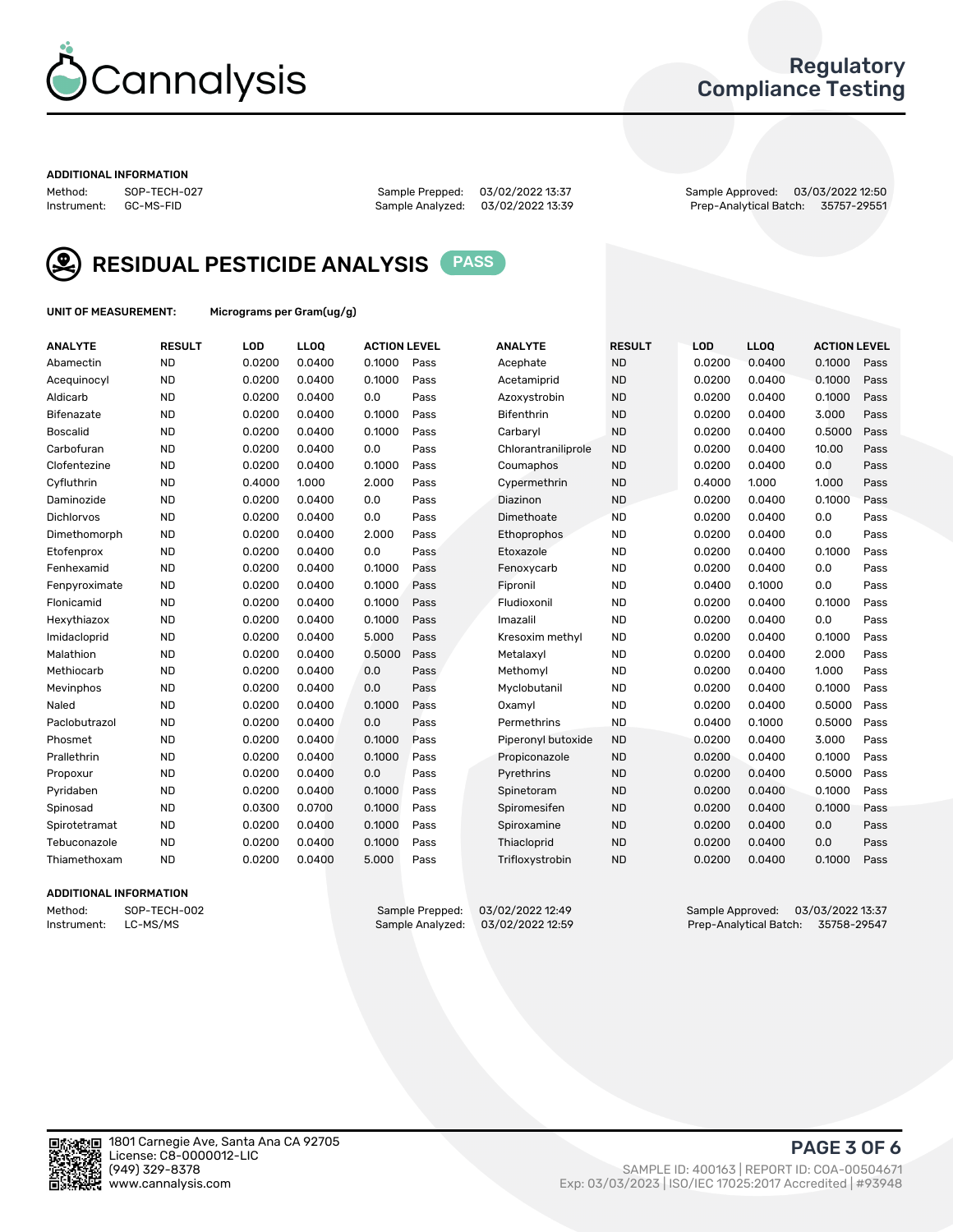

UNIT OF MEASUREMENT: Micrograms per Gram(ug/g)

## RESIDUAL PESTICIDE GC ANALYSIS PASS

| <b>ANALYTE</b>         | <b>RESULT</b> | LOD    | <b>LLOO</b> | <b>ACTION LEVEL</b> |                  | <b>ANALYTE</b>   | <b>RESULT</b> | LOD              | <b>LLOO</b>            | <b>ACTION LEVEL</b> |      |
|------------------------|---------------|--------|-------------|---------------------|------------------|------------------|---------------|------------------|------------------------|---------------------|------|
| Captan                 | <b>ND</b>     | 0.1000 | 0.2000      | 0.7000              | Pass             | Chlordane        | <b>ND</b>     | 0.0109           | 0.0136                 | 0.0                 | Pass |
| Methyl parathion       | <b>ND</b>     | 0.0400 | 0.1000      | 0.0                 | Pass             | <b>PCNB</b>      | <b>ND</b>     | 0.0200           | 0.0400                 | 0.1000              | Pass |
| Chlorfenapyr           | <b>ND</b>     | 0.0800 | 0.1000      | 0.0                 | Pass             | Chlorpyrifos     | <b>ND</b>     | 0.0800           | 0.1000                 | 0.0                 | Pass |
|                        |               |        |             |                     |                  |                  |               |                  |                        |                     |      |
| ADDITIONAL INFORMATION |               |        |             |                     |                  |                  |               |                  |                        |                     |      |
| Method:                | SOP-TECH-010  |        |             |                     | Sample Prepped:  | 03/02/2022 12:49 |               | Sample Approved: |                        | 03/03/2022 11:13    |      |
| Instrument:            | GC-MS/MS      |        |             |                     | Sample Analyzed: | 03/02/2022 13:00 |               |                  | Prep-Analytical Batch: | 35759-29548         |      |

## RESIDUAL SOLVENT ANALYSIS PASS

UNIT OF MEASUREMENT: Micrograms per Gram(ug/g)

| <b>ANALYTE</b>    | <b>RESULT</b>                                                                                                                                                       | LOD    | <b>LLOO</b> | <b>ACTION LEVEL</b> |      | <b>ANALYTE</b>           | <b>RESULT</b>                                                               | <b>LOD</b> | <b>LLOO</b> | <b>ACTION LEVEL</b> |      |
|-------------------|---------------------------------------------------------------------------------------------------------------------------------------------------------------------|--------|-------------|---------------------|------|--------------------------|-----------------------------------------------------------------------------|------------|-------------|---------------------|------|
| Acetone           | <b>ND</b>                                                                                                                                                           | 50.00  | 100.0       | 5000                | Pass | Acetonitrile             | <b>ND</b>                                                                   | 50.00      | 100.0       | 410.0               | Pass |
| Benzene           | <b>ND</b>                                                                                                                                                           | 0.5000 | 1.000       | 1.000               | Pass | <b>Butane</b>            | <lloo< td=""><td>50.00</td><td>100.0</td><td>5000</td><td>Pass</td></lloo<> | 50.00      | 100.0       | 5000                | Pass |
| Chloroform        | <b>ND</b>                                                                                                                                                           | 0.5000 | 1.000       | 1.000               | Pass | Ethanol                  | <b>ND</b>                                                                   | 50.00      | 100.0       | 5000                | Pass |
| Ethyl Acetate     | <b>ND</b>                                                                                                                                                           | 50.00  | 100.0       | 5000                | Pass | <b>Ethyl Ether</b>       | <b>ND</b>                                                                   | 50.00      | 100.0       | 5000                | Pass |
| Ethylene oxide    | <b>ND</b>                                                                                                                                                           | 0.5000 | 1.000       | 1.000               | Pass | Heptane                  | <b>ND</b>                                                                   | 50.00      | 100.0       | 5000                | Pass |
| Hexane            | <b>ND</b>                                                                                                                                                           | 50.00  | 100.0       | 290.0               | Pass | <b>Isopropyl Alcohol</b> | <b>ND</b>                                                                   | 50.00      | 100.0       | 5000                | Pass |
| Methanol          | <b>ND</b>                                                                                                                                                           | 50.00  | 100.0       | 3000                | Pass | Methylene chloride       | <b>ND</b>                                                                   | 0.5000     | 1.000       | 1.000               | Pass |
| Pentane           | <lloo< td=""><td>50.00</td><td>100.0</td><td>5000</td><td>Pass</td><td>Propane</td><td><b>ND</b></td><td>50.00</td><td>200.0</td><td>5000</td><td>Pass</td></lloo<> | 50.00  | 100.0       | 5000                | Pass | Propane                  | <b>ND</b>                                                                   | 50.00      | 200.0       | 5000                | Pass |
| Toluene           | <b>ND</b>                                                                                                                                                           | 50.00  | 100.0       | 890.0               | Pass | Xvlenes                  | <b>ND</b>                                                                   | 50.08      | 100.0       | 2170                | Pass |
| Trichloroethylene | <b>ND</b>                                                                                                                                                           | 0.5000 | 1.000       | 1.000               | Pass | 1.2-Dichloroethane       | <b>ND</b>                                                                   | 0.5000     | 1.000       | 1.000               | Pass |
|                   |                                                                                                                                                                     |        |             |                     |      |                          |                                                                             |            |             |                     |      |

#### ADDITIONAL INFORMATION

Method: SOP-TECH-021 Sample Prepped: 03/02/2022 13:38 Sample Approved: 03/03/2022 13:38<br>Sample Analyzed: 03/02/2022 13:38 Prep-Analytical Batch: 35756-29550 Prep-Analytical Batch: 35756-29550



UNIT OF MEASUREMENT: Cycle Threshold (Ct)

| <b>ANALYTE</b>      | <b>RESULT</b>              | LOD   | <b>LLOO</b>      |                  | <b>ACTION LEVEL</b> | <b>ANALYTE</b>                        | <b>RESULT</b> | LOD                                  | <b>LLOO</b> |     | <b>ACTION LEVEL</b> |
|---------------------|----------------------------|-------|------------------|------------------|---------------------|---------------------------------------|---------------|--------------------------------------|-------------|-----|---------------------|
| A.fumigatus         | <b>ND</b>                  | 33.00 | 0.0              | 0.0              | Pass                | A. flavus                             | <b>ND</b>     | 33.00                                | 0.0         | 0.0 | Pass                |
| A. niger            | <b>ND</b>                  | 33.00 | 0.0              | 0.0              | Pass                | A. terreus                            | <b>ND</b>     | 33.00                                | 0.0         | 0.0 | Pass                |
| <b>STEC</b>         | <b>ND</b>                  | 33.00 | 0.0              | 0.0              | Pass                | Salmonella spp                        | <b>ND</b>     | 33.00                                | 0.0         | 0.0 | Pass                |
|                     | ADDITIONAL INFORMATION     |       |                  |                  |                     |                                       |               |                                      |             |     |                     |
| Method:             | SOP-TECH-016, SOP-TECH-022 |       |                  |                  | Sample Prepped:     | 03/03/2022 07:17                      |               | 03/03/2022 14:07<br>Sample Approved: |             |     |                     |
| aPCR<br>Instrument: |                            |       | Sample Analyzed: | 03/03/2022 07:19 |                     | Prep-Analytical Batch:<br>35768-29562 |               |                                      |             |     |                     |

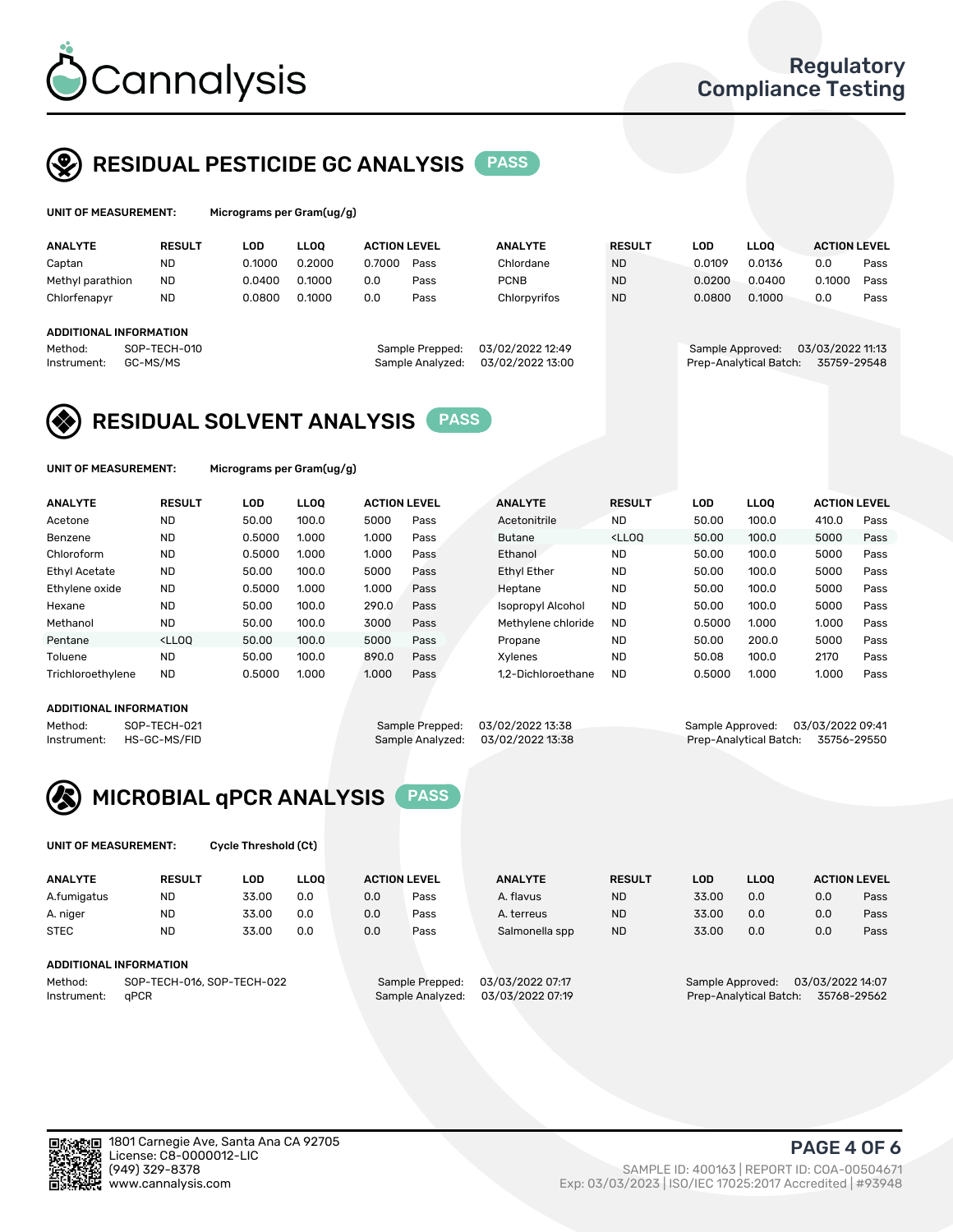



| UNIT OF MEASUREMENT: |                               | Micrograms per Gram(ug/g) |             |                     |                  |               |                  |                        |                     |      |
|----------------------|-------------------------------|---------------------------|-------------|---------------------|------------------|---------------|------------------|------------------------|---------------------|------|
| <b>ANALYTE</b>       | <b>RESULT</b>                 | <b>LOD</b>                | <b>LLOO</b> | <b>ACTION LEVEL</b> | <b>ANALYTE</b>   | <b>RESULT</b> | LOD.             | <b>LLOO</b>            | <b>ACTION LEVEL</b> |      |
| Arsenic              | <b>ND</b>                     | 0.0120                    | 0.1000      | 0.2000<br>Pass      | Cadmium          | <b>ND</b>     | 0.0072           | 0.0500                 | 0.2000              | Pass |
| Lead                 | <b>ND</b>                     | 0.0068                    | 0.0500      | 0.5000<br>Pass      | Mercury          | <b>ND</b>     | 0.0060           | 0.0500                 | 0.1000              | Pass |
|                      | <b>ADDITIONAL INFORMATION</b> |                           |             |                     |                  |               |                  |                        |                     |      |
| Method:              | SOP-TECH-013                  |                           |             | Sample Prepped:     | 03/03/2022 10:56 |               | Sample Approved: |                        | 03/03/2022 15:26    |      |
| Instrument:          | ICP-MS                        |                           |             | Sample Analyzed:    | 03/03/2022 11:49 |               |                  | Prep-Analytical Batch: | 35781-29572         |      |
| 7. <b>.</b>          |                               |                           |             |                     |                  |               |                  |                        |                     |      |



| <b>UNITURISONLITENT.</b> | rı |
|--------------------------|----|
|                          |    |
|                          |    |
|                          |    |

| UNIT OF MEASUREMENT: | Micrograms per Kilogram(ug/kg) |
|----------------------|--------------------------------|
|----------------------|--------------------------------|

| <b>ANALYTE</b>          | <b>RESULT</b> | LOD   | <b>LLOO</b> | <b>ACTION LEVEL</b> | <b>ANALYTE</b> | <b>RESULT</b> | LOD   | <b>LLOO</b> | <b>ACTION LEVEL</b> |      |
|-------------------------|---------------|-------|-------------|---------------------|----------------|---------------|-------|-------------|---------------------|------|
| Aflatoxin B1            | <b>ND</b>     | 1.000 | 2.000       | N/A                 | Aflatoxin B2   | <b>ND</b>     | 2.000 | 5.000       |                     | N/A  |
| Aflatoxin G1            | <b>ND</b>     | 2.000 | 5.000       | N/A                 | Aflatoxin G2   | <b>ND</b>     | 2.000 | 5.000       |                     | N/A  |
| <b>Total Aflatoxins</b> | <b>ND</b>     | 10.00 | 14.00       | 20.00<br>Pass       | Ochratoxin A   | <b>ND</b>     | 1.000 | 2.000       | 20.00               | Pass |
|                         |               |       |             |                     |                |               |       |             |                     |      |
| ADDITIONAL INFODMATION  |               |       |             |                     |                |               |       |             |                     |      |

#### ADDITIONAL INFORMATION

| beu: | <u>US/UZ/ZUZZ 15:Z1</u> |
|------|-------------------------|
| zed: | 03/02/2022 13:54        |

Method: SOP-TECH-020 Sample Prepped: 03/02/2022 13:21 Sample Approved: 03/03/2022 12:19 Instrument: LC-MS/MS Sample Analyzed: 03/02/2022 13:54 Prep-Analytical Batch: 35755-29552

# FILTH & FOREIGN MATERIAL ANALYSIS PASS

UNIT OF MEASUREMENT: Filth and Foreign Matter (%, #/3g)

| <b>ANALYTE</b>                                              | <b>RESULT</b> | LOD | <b>LLOO</b> | <b>ACTION LEVEL</b> |                                     | <b>ANALYTE</b>                       | <b>RESULT</b> | LOD | <b>LLOO</b>                                | <b>ACTION LEVEL</b>             |      |
|-------------------------------------------------------------|---------------|-----|-------------|---------------------|-------------------------------------|--------------------------------------|---------------|-----|--------------------------------------------|---------------------------------|------|
| IF RH ME                                                    | <b>ND</b>     | 0.0 | 0.0         | 1.000               | Pass                                | <b>IFM</b>                           | <b>ND</b>     | 0.0 | 0.0                                        | 25.00                           | Pass |
| Mold                                                        | <b>ND</b>     | 0.0 | 0.0         | 25.00               | Pass                                | <b>SSCD</b>                          | <b>ND</b>     | 0.0 | 0.0                                        | 25.00                           | Pass |
| ADDITIONAL INFORMATION                                      |               |     |             |                     |                                     |                                      |               |     |                                            |                                 |      |
| SOP-TECH-009<br>Method:<br>Instrument:<br>Visual Inspection |               |     |             |                     | Sample Prepped:<br>Sample Analyzed: | 03/03/2022 11:19<br>03/03/2022 11:20 |               |     | Sample Approved:<br>Prep-Analytical Batch: | 03/03/2022 11:21<br>35788-29567 |      |



PAGE 5 OF 6